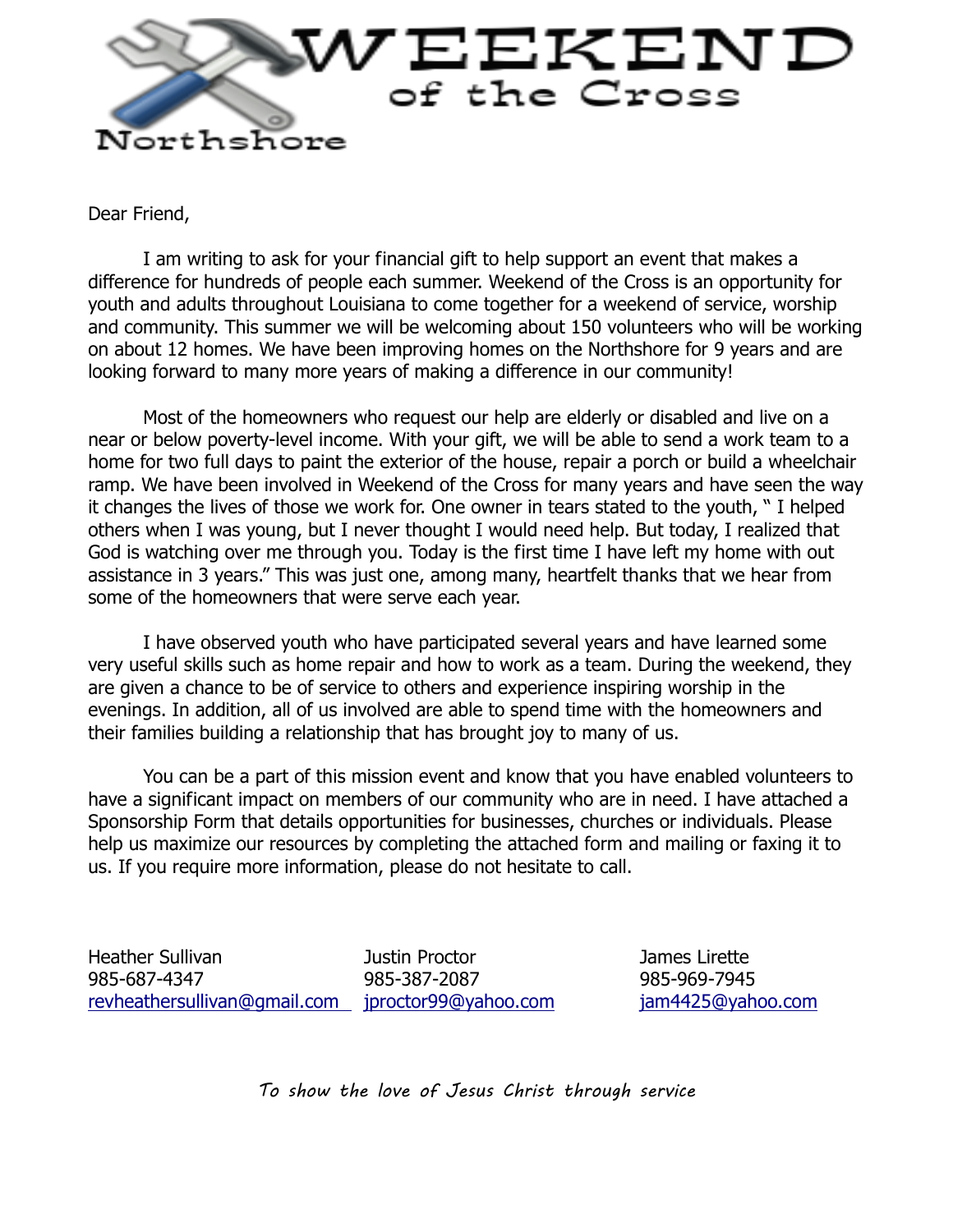

## 2019 SPONSORSHIP OPPORTUNITIES

Northshore WOC will be working in the Slidell, LA area from July 24-27.

WHEELCHAIR RAMP SPONSOR \$400 Company Name at Job Site

Logo on WOC Website with Link

Logo on Lunch Sites

## PAINT SPONSOR \$250 Company Name at Job Site Logo on WOC Website with Link

## VOLUNTEER SPONSOR \$125 Donation Pays the Full Cost of One Volunteer

Sponsorship Registration Form

Name of Sponsor

Contact Person Name Phone #\_\_\_\_\_\_\_\_\_\_\_\_\_\_\_\_\_\_\_\_\_\_\_\_\_\_\_\_\_\_\_\_\_\_\_\_\_\_\_\_\_

Sponsor Level\_\_\_\_\_\_\_\_\_\_\_\_\_\_\_\_\_\_\_\_\_\_\_\_\_\_\_\_\_\_\_\_\_\_\_\_\_\_\_\_\_\_\_\_\_\_\_\_\_\_\_\_\_\_\_

(Please make checks payable to Magnolia UMC. Please Designate for Weekend Of Cross ) Magnoila UMC, 16024 Greenwell Springs Rd, Greenwell Springs, LA 70739

*To show the love of Jesus Christ through service*